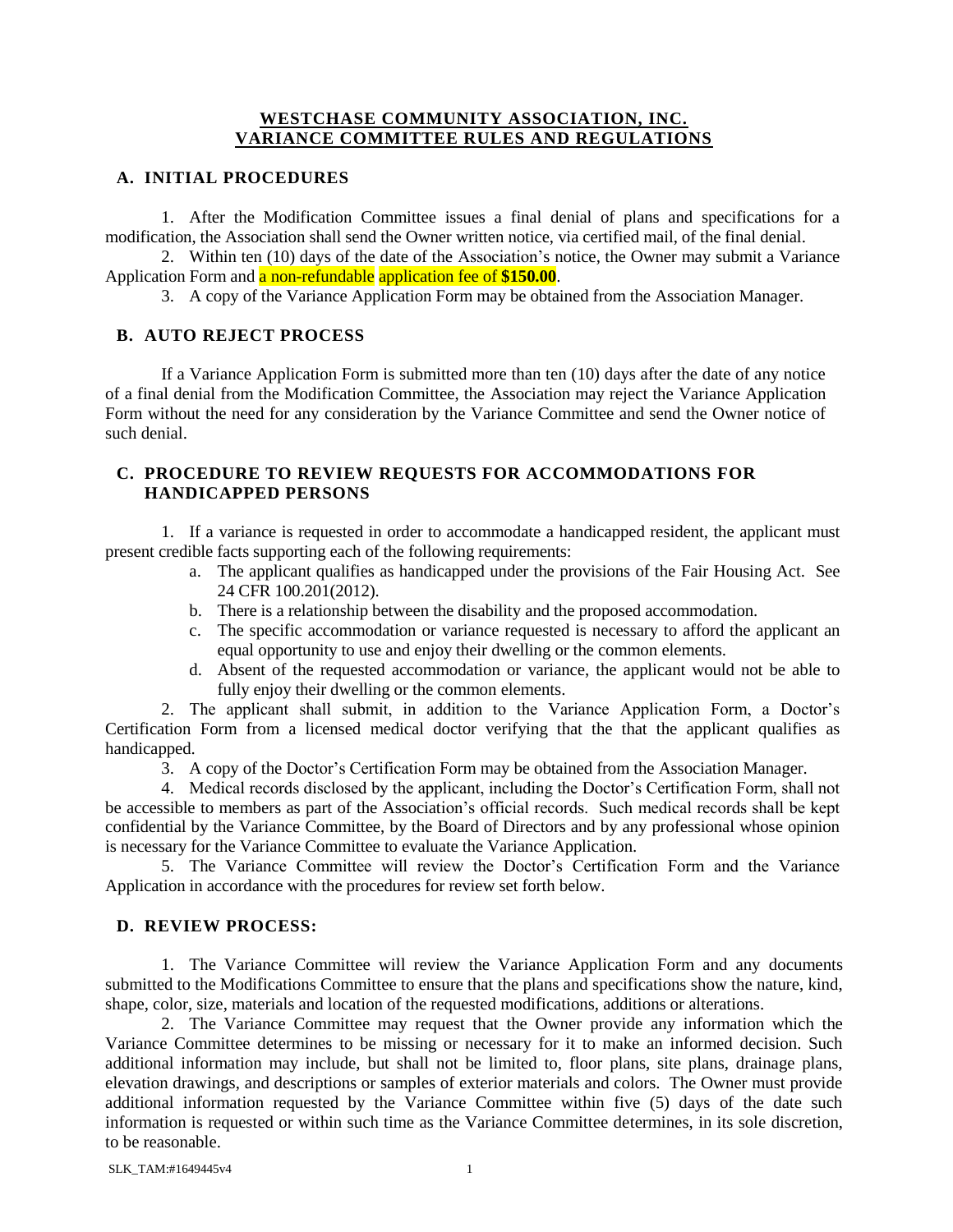3. The Variance Committee may review the Variance Application Form and all supporting documentation to determine whether the modification, addition or alteration requested will constitute a violation of any provision in the Association's Governing Documents, any applicable building code, any government requirement, or any restriction or requirement of any Neighborhood or Supplemental Declaration. Neither the Variance Committee nor the Association shall be responsible for ensuring compliance with the foregoing regulations.

4. The Variance Committee may review the records of the Association, the Modification Committee and the Variance Committee to determine whether similar modification requests or variance requests have been granted.

5. If necessary, the Variance Committee, or any member or representative thereof, may visit the lot to inspect and photograph the location for the requested modification, addition or alteration.

6. If necessary, the Variance Committee may consult other committees, other professionals, and legal counsel for the Association.

#### **E. HEARING PROCESS:**

1. Within thirty (30) days of receipt of Variance Application Form and the \$150.00 fee, the Association will schedule a hearing before the Variance Committee and will send notice of the hearing to the Owner. The hearing will be scheduled no sooner than ten (10) days and no later than thirty (30) days from the date of the Association's notice.

2. Four (4) members of the Variance Committee must be present in order to conduct the hearing.

3. The Owner will be given fifteen (15) minutes to present his or her case.

4. Any other interested Member shall be allowed to speak for 3 minutes.

5. Variance Committee members are not required to respond to participants at the hearing, but may ask questions of the Owner, any expert, and any parties at the hearing.

6. At the conclusion of the hearing, deliberation will commence. The initial deliberation process shall be public, but only the Association's legal counsel, the Association Manager and the Variance Committee members may participate in discussion and deliberation.

7. If issues of potential or threatened litigation arise, the meeting may be closed to the extent counsel is present.

#### **F. DECISION PROCESS**

1. A majority vote of the Variance Committee members present at the meeting of the Variance Committee must vote in favor of the Owner's Variance Application for it to be approved.

2. The Variance Committee will document approval of the Variance Application in writing and the written approval must be signed by the Chairman of the Variance Committee.

3. The Association will send notice of the Variance Committee decision to the Owner within ten (10) days of the date of Variance Committee hearing, or if the assistance of legal counsel is required to evaluate the Variance Application, the Association will send notice of the Variance Committee decision within a reasonable period of time.

# **G. FACTORS FOR CONSIDERATION BY THE VARIANCE COMMITTEE**

1. In determining whether to grant or deny a Variance Application, the Variance Committee may consider the following factors:

- a. The topography of the Owner's lot or of adjacent lots, streets and Common Areas creates an issue with the line of sight for the Owner or for any other resident. For example: The Variance Committee may consider whether the arrangement of the natural and artificial physical features of an area creates a visual disturbance which may be addressed by granting a variance.
- b. Natural obstructions create a visual blind spot resulting in a safety hazard.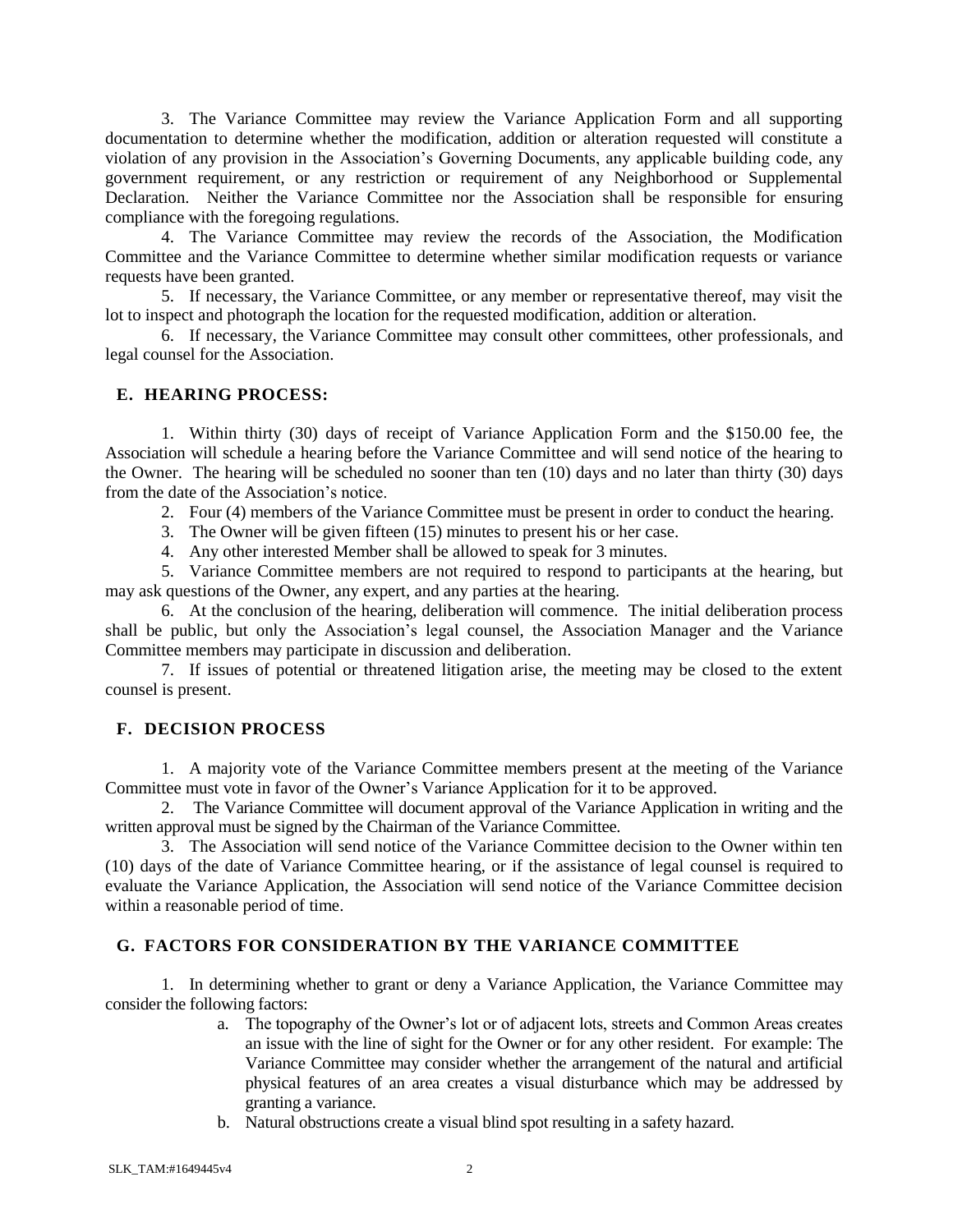- c. A physical limitation or handicap of the Owner or resident would make compliance with the Guidelines difficult or impossible. For Example: The Variance Committee may approve a railing or ramp where the Owner or resident is handicapped.
- d. Environmental considerations such as noise or smell from adjacent commercial properties weigh in favor of granting a variance.
- e. Aesthetic concerns weigh in favor or against granting the variance.
- f. Granting or denying the variance application will create substantial hardship for or have a detrimental effect on other Owners.
- g. The requested modification, addition, or alteration constitutes a violation of any provision in the Association's Governing Documents, any applicable building code, any government requirement, or any restriction or requirement of any neighborhood, supplemental declaration, or other association.
- h. The uniqueness of the specific request or set of circumstances is apparent. Variance applications should not be granted where a number of other owners could present the same reason for requesting a variance. If the Variance Committee habitually grants variances in situations that are not unique, it could eventually abandon the procedure or restriction in question.

2. The following factors shall not be considered a hardship warranting a variance from the Association's Guidelines and procedures:

- a. the Owner's inability to obtain approval of any governmental agency;
- b. the issuance of any permit;
- c. the terms of any financing; or
- d. the financial circumstances of the Owner.

# **H. LIMITATIONS ON VARIANCE COMMITTEE APPROVAL**

1. To the extent a Variance Application Form is approved by the Variance Committee, approval applies only to Westchase Community Association, Inc., and the Owner is responsible, to the extent applicable, for obtaining any approval required from applicable governmental authorities or other associations.

2. Neither the Variance Committee, nor Westchase Community Association, Inc. assumes any responsibility for the structural adequacy, capacity, or safety features of the proposed construction, alteration or addition; for soil erosion of un-compactable or unstable soil conditions, for mechanical, electrical or any other technical design requirements for the proposed construction, alteration or addition; or for performance, workmanship or quality of work of any contractor or of the completed alteration or description.

3. In consenting to any proposed variance, the Variance Committee may condition such consent upon changes being made and any such approval shall be deemed a disapproval unless and until the party requesting approval agrees to the changes.

4. Any changes required in order to comply with applicable municipal codes or zoning requirements subsequent to the Variance Committee's final approval must be resubmitted to the Variance Committee for its approval.

5. In the event the Variance Committee finds the requirements for the granting of a variance have been satisfied, the Committee shall have the authority to grant a variance for an improvement other than the one specifically requested by the resident, if with the concurrence of the Property Manager or Modifications Committee. (#5 added as of 12/12/17)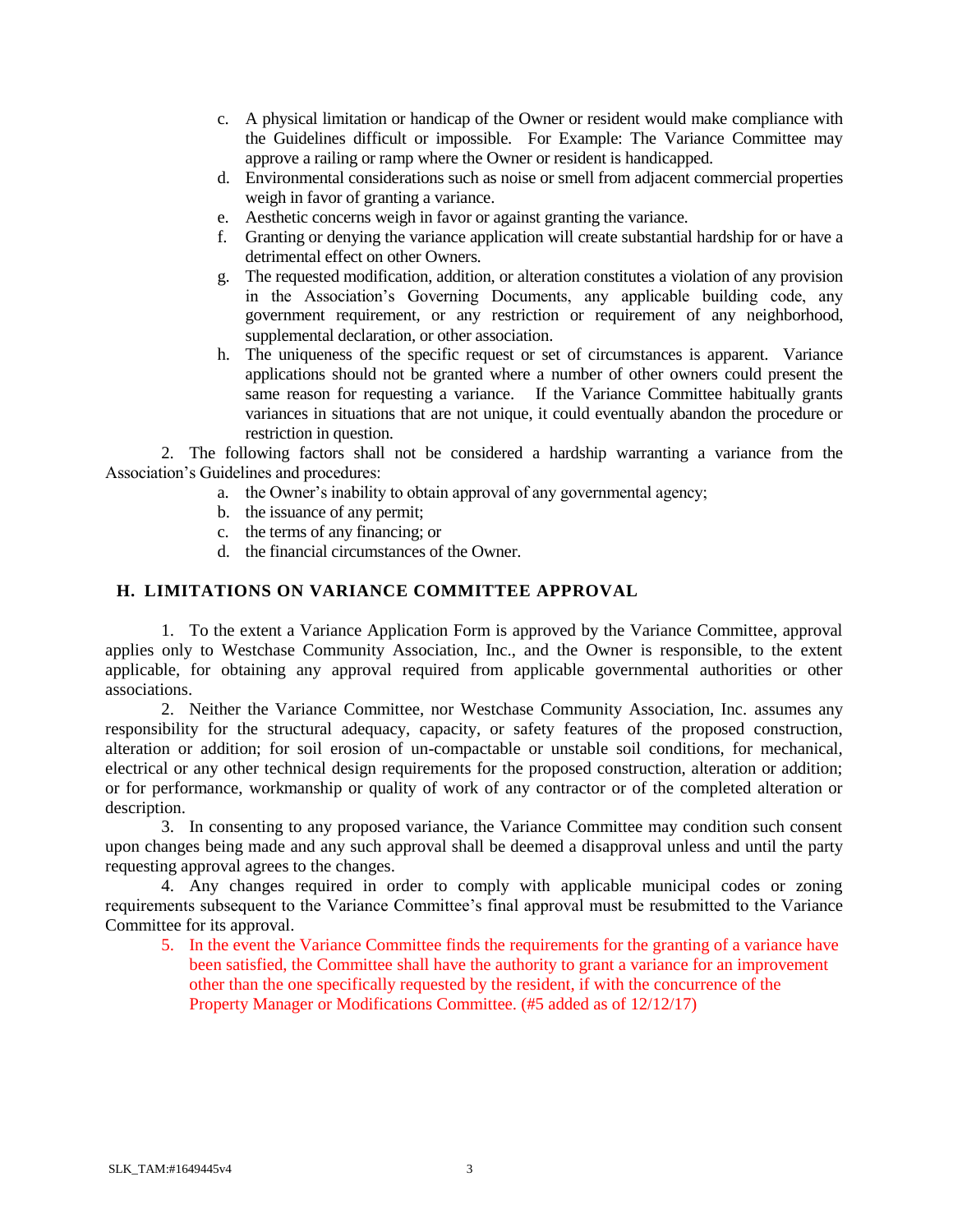# **WESTCHASE COMMUNITY ASSOCIATION, INC. DOCTOR'S CERTIFICATION FORM**

I hereby declare, under penalty of perjury, that the following statements are true and correct to the best of my knowledge and belief:

1. My patient's name is \_\_\_\_\_\_\_\_\_\_\_\_\_\_\_\_\_\_\_\_\_\_\_\_\_\_\_\_\_(hereinafter, "Patient").

\_\_\_\_\_\_\_\_\_\_\_\_\_\_\_\_\_\_\_\_\_\_\_\_\_\_\_\_\_\_\_\_\_\_\_\_\_\_\_\_\_\_\_\_\_\_\_\_\_\_\_\_\_\_\_\_\_\_\_\_\_\_\_\_\_\_ \_\_\_\_\_\_\_\_\_\_\_\_\_\_\_\_\_\_\_\_\_\_\_\_\_\_\_\_\_\_\_\_\_\_\_\_\_\_\_\_\_\_\_\_\_\_\_\_\_\_\_\_\_\_\_\_\_\_\_\_\_\_\_\_\_\_ \_\_\_\_\_\_\_\_\_\_\_\_\_\_\_\_\_\_\_\_\_\_\_\_\_\_\_\_\_\_\_\_\_\_\_\_\_\_\_\_\_\_\_\_\_\_\_\_\_\_\_\_\_\_\_\_\_\_\_\_\_\_\_\_\_\_

\_\_\_\_\_\_\_\_\_\_\_\_\_\_\_\_\_\_\_\_\_\_\_\_\_\_\_\_\_\_\_\_\_\_\_\_\_\_\_\_\_\_\_\_\_\_\_\_\_\_\_\_\_\_\_\_\_\_\_\_\_\_\_\_\_\_ \_\_\_\_\_\_\_\_\_\_\_\_\_\_\_\_\_\_\_\_\_\_\_\_\_\_\_\_\_\_\_\_\_\_\_\_\_\_\_\_\_\_\_\_\_\_\_\_\_\_\_\_\_\_\_\_\_\_\_\_\_\_\_\_\_\_ \_\_\_\_\_\_\_\_\_\_\_\_\_\_\_\_\_\_\_\_\_\_\_\_\_\_\_\_\_\_\_\_\_\_\_\_\_\_\_\_\_\_\_\_\_\_\_\_\_\_\_\_\_\_\_\_\_\_\_\_\_\_\_\_\_\_

2. My patient's address is

3. My name, business address and business telephone number are as follows:

4. I am a duly licensed physician in the State of \_\_\_\_\_\_\_\_\_\_\_\_\_\_\_\_\_\_\_\_\_\_\_\_.

5. My medical license number is

6. I am certified in the following medical specialty(ies), if any:

7. Under the Fair Housing Act, "[h]andicap means, with respect to a person, a physical or mental impairment which substantially limits one or more major life activities; a record of such an impairment; or being regarded as having such an impairment." 24 CFR 100.201 (2012) "As used in this definition: (a) Physical or mental impairment includes: (1) Any physiological disorder or condition, cosmetic disfigurement, or anatomical loss affecting one or more of the following body systems: Neurological; musculoskeletal; special sense organs; respiratory, including speech organs; cardiovascular; reproductive; digestive; genito-urinary; hemic and lymphatic; skin; and endocrine; or (2) Any mental or psychological disorder, such as mental retardation, organic brain syndrome, emotional or mental illness, and specific learning disabilities…. (b) Major life activities means functions such as caring for one's self, performing manual tasks, walking, seeing, hearing, speaking, breathing, learning and working. (c) Has a record of such an impairment means has a history of, or has been misclassified as having, a mental or physical impairment that substantially limits one or more major life activities. (d) Is regarded as having an impairment means: (1) Has a physical or mental impairment that does not substantially limit one or more major life activities but that is treated by another person as constituting such a limitation; (2) Has a physical or mental impairment that substantially limits one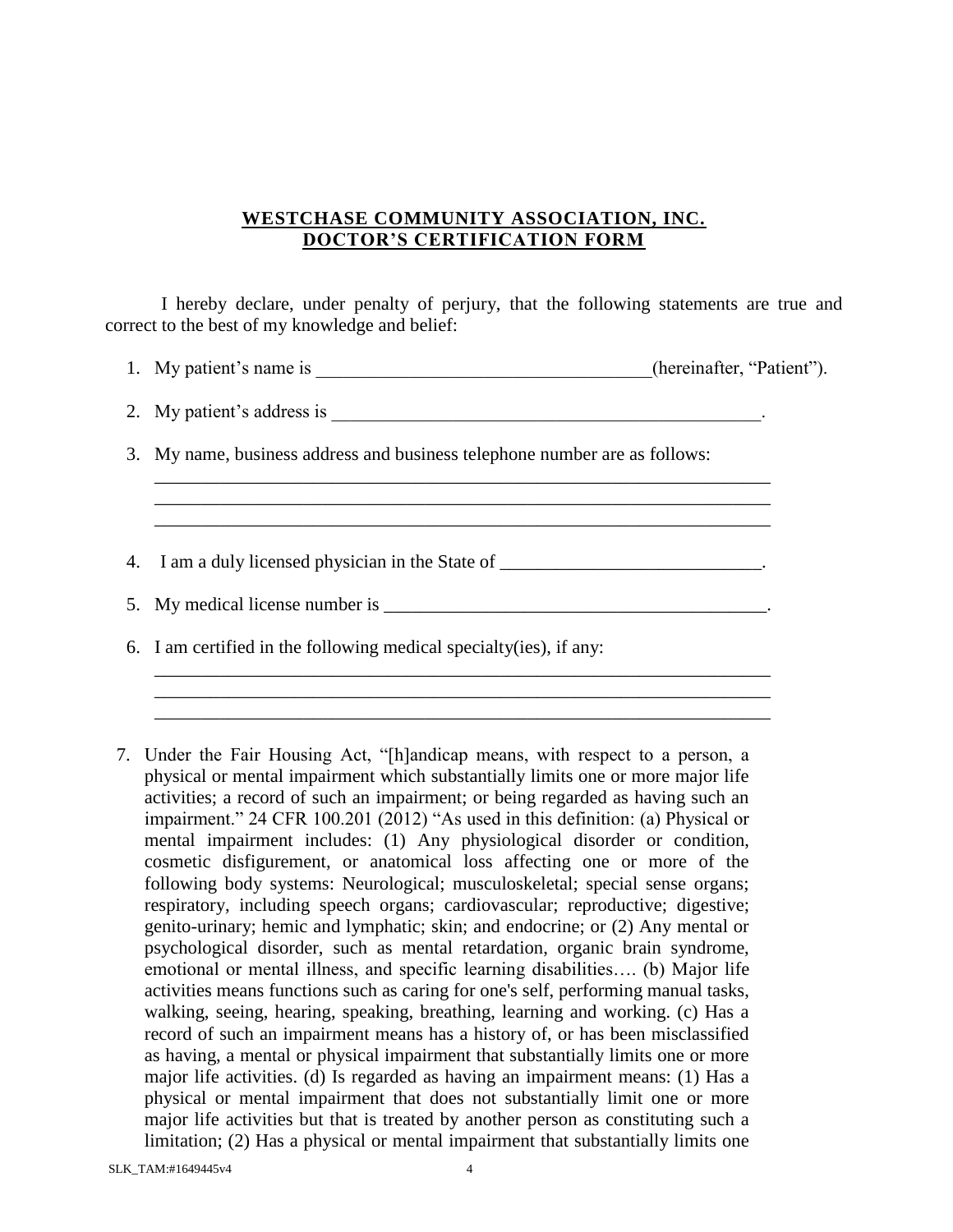or more major life activities only as a result of the attitudes of other toward such impairment; or (3) Has none of the impairments defined in paragraph (a) of this definition but is treated by another person as having such an impairment. *Id.*

8. I hereby certify that, in my opinion, Patient is a handicapped person, as defined in paragraph 7 above, due to the following condition(s) or for the following reason(s):

\_\_\_\_\_\_\_\_\_\_\_\_\_\_\_\_\_\_\_\_\_\_\_\_\_\_\_\_\_\_\_\_\_\_\_\_\_\_\_\_\_\_\_\_\_\_\_\_\_\_\_\_\_\_\_\_\_\_\_\_\_\_\_\_\_\_

\_\_\_\_\_\_\_\_\_\_\_\_\_\_\_\_\_\_\_\_\_\_\_\_\_\_\_\_\_\_\_\_\_\_\_\_\_\_\_\_\_\_\_\_\_\_\_\_\_\_\_\_\_\_\_\_\_\_\_\_\_\_\_\_\_\_

 $\mathcal{L}_\mathcal{L} = \mathcal{L}_\mathcal{L} = \mathcal{L}_\mathcal{L} = \mathcal{L}_\mathcal{L} = \mathcal{L}_\mathcal{L} = \mathcal{L}_\mathcal{L} = \mathcal{L}_\mathcal{L} = \mathcal{L}_\mathcal{L} = \mathcal{L}_\mathcal{L} = \mathcal{L}_\mathcal{L} = \mathcal{L}_\mathcal{L} = \mathcal{L}_\mathcal{L} = \mathcal{L}_\mathcal{L} = \mathcal{L}_\mathcal{L} = \mathcal{L}_\mathcal{L} = \mathcal{L}_\mathcal{L} = \mathcal{L}_\mathcal{L}$ 

9. If you have certified that the Patient is handicapped in Number 8 above, can this condition be treated to prevent any substantial limits in any of the Patient's major life activities? Explain any qualifications to your answer.

\_\_\_\_\_\_\_\_\_\_\_\_\_\_\_\_\_\_\_\_\_\_\_\_\_\_\_\_\_\_\_\_\_\_\_\_\_\_\_\_\_\_\_\_\_\_\_\_\_\_\_\_\_\_\_\_\_\_\_\_\_\_\_\_\_\_

10. If your answer to number 9 above indicates that the condition is treatable, is the Patient's condition being treated to prevent any substantial limits in any of the Patient's major life activities? Explain any qualifications to your answer:

\_\_\_\_\_\_\_\_\_\_\_\_\_\_\_\_\_\_\_\_\_\_\_\_\_\_\_\_\_\_\_\_\_\_\_\_\_\_\_\_\_\_\_\_\_\_\_\_\_\_\_\_\_\_\_\_\_\_\_\_\_\_\_\_\_\_ \_\_\_\_\_\_\_\_\_\_\_\_\_\_\_\_\_\_\_\_\_\_\_\_\_\_\_\_\_\_\_\_\_\_\_\_\_\_\_\_\_\_\_\_\_\_\_\_\_\_\_\_\_\_\_\_\_\_\_\_\_\_\_\_\_\_ \_\_\_\_\_\_\_\_\_\_\_\_\_\_\_\_\_\_\_\_\_\_\_\_\_\_\_\_\_\_\_\_\_\_\_\_\_\_\_\_\_\_\_\_\_\_\_\_\_\_\_\_\_\_\_\_\_\_\_\_\_\_\_\_\_\_

\_\_\_\_\_\_\_\_\_\_\_\_\_\_\_\_\_\_\_\_\_\_\_\_\_\_\_\_\_\_\_\_\_\_\_\_\_\_\_\_\_\_\_\_\_\_\_\_\_\_\_\_\_\_\_\_\_\_\_\_\_\_\_\_\_\_

\_\_\_\_\_\_\_\_\_\_\_\_\_\_\_\_\_\_\_\_\_\_\_\_\_\_\_\_\_\_\_\_\_\_\_\_\_\_\_\_\_\_\_\_\_\_\_\_\_\_\_\_\_\_\_\_\_\_\_\_\_\_\_\_\_\_

\_\_\_\_\_\_\_\_\_\_\_\_\_\_\_\_\_\_\_\_\_\_\_\_\_\_\_\_\_\_\_\_\_\_\_\_\_\_\_\_\_\_\_\_\_\_\_\_\_\_\_\_\_\_\_\_\_\_\_\_\_\_\_\_\_\_

\_\_\_\_\_\_\_\_\_\_\_\_\_\_\_\_\_\_\_\_\_\_\_\_\_\_\_\_\_\_\_\_\_\_\_\_\_\_\_\_\_\_\_\_\_\_\_\_\_\_\_\_\_\_\_\_\_\_\_\_\_\_\_\_\_\_ \_\_\_\_\_\_\_\_\_\_\_\_\_\_\_\_\_\_\_\_\_\_\_\_\_\_\_\_\_\_\_\_\_\_\_\_\_\_\_\_\_\_\_\_\_\_\_\_\_\_\_\_\_\_\_\_\_\_\_\_\_\_\_\_\_\_

\_\_\_\_\_\_\_\_\_\_\_\_\_\_\_\_\_\_\_\_\_\_\_\_\_\_\_\_\_\_\_\_\_\_\_\_\_\_\_\_\_\_\_\_\_\_\_\_\_\_\_\_\_\_\_\_\_\_\_\_\_\_\_\_\_\_

\_\_\_\_\_\_\_\_\_\_\_\_\_\_\_\_\_\_\_\_\_\_\_\_\_\_\_\_\_\_\_\_\_\_\_\_\_\_\_\_\_\_\_\_\_\_\_\_\_\_\_\_\_\_\_\_\_\_\_\_\_\_\_\_\_\_

- 11. I am aware that Patient has requested a waiver of Westchase Community Association, Inc.'s covenants, rules, regulations or policies or is requesting an accommodation in the enforcement of those covenants, rules, regulations or policies as follows:
- 12. I hereby certify that Patient's request in Number 11 above, if granted, would alleviate or mitigate Patient's handicap described in Number 8 above or otherwise assist Patient in using and enjoying Patient's home or the common areas or facilities in Westchase Community Association, Inc. for the following reasons:
- 13. I certify that the reasonable accommodation proposed **is /is not** satisfactory *[circle one]*. Please justify your response below:

\_\_\_\_\_\_\_\_\_\_\_\_\_\_\_\_\_\_\_\_\_\_\_\_\_\_\_\_\_\_\_\_\_\_\_\_\_\_\_\_\_\_\_\_\_\_\_\_\_\_\_\_\_\_\_\_\_\_\_\_\_\_\_\_\_\_

SLK\_TAM:#1649445v4 5 \_\_\_\_\_\_\_\_\_\_\_\_\_\_\_\_\_\_\_\_\_\_\_\_\_\_\_\_\_\_\_\_\_\_\_\_\_\_\_\_\_\_\_\_\_\_\_\_\_\_\_\_\_\_\_\_\_\_\_\_\_\_\_\_\_\_